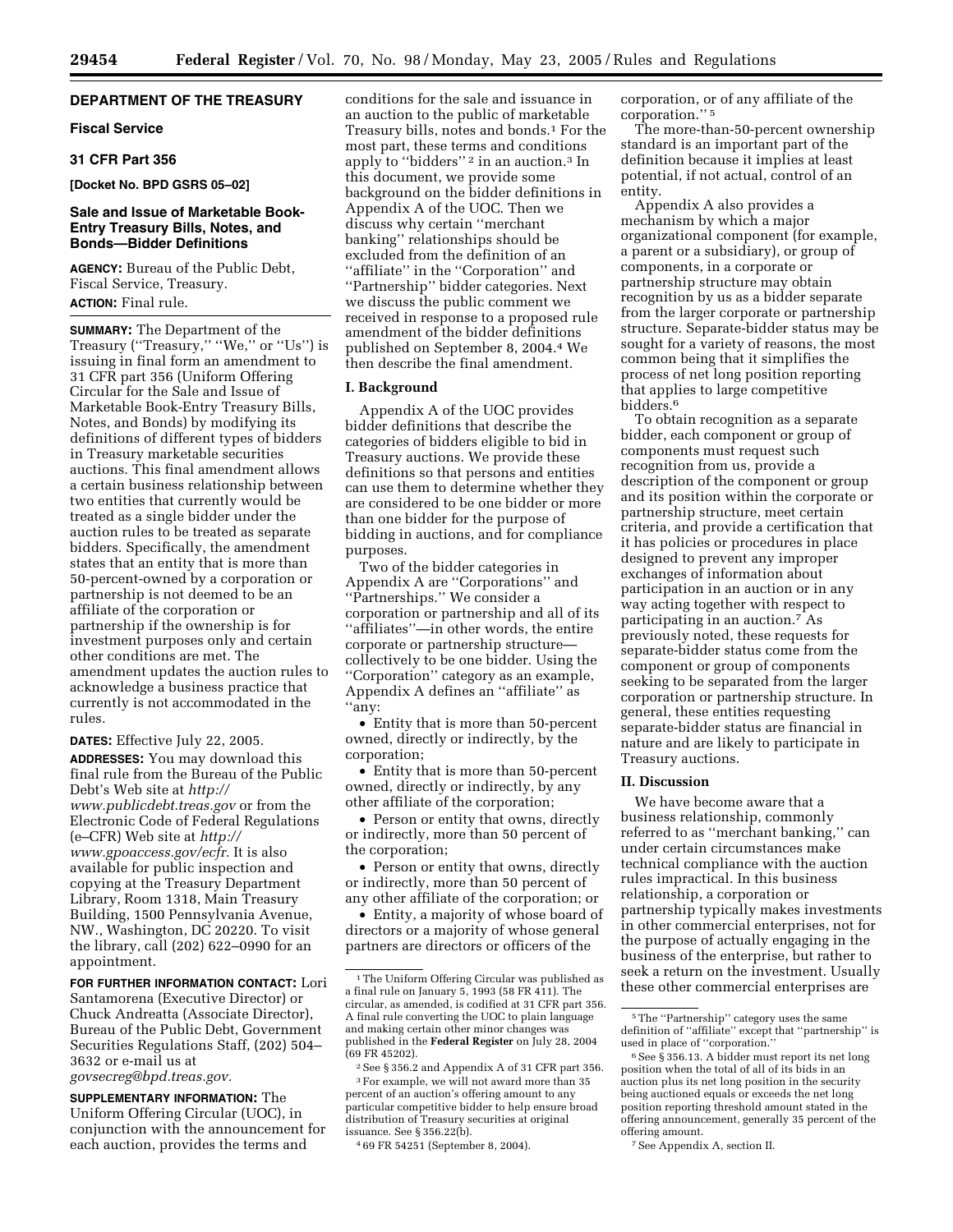not financial in nature, although they may, on occasion, purchase and hold Treasury securities.

It is during those instances when a corporation's or partnership's investment in another enterprise causes its ownership percentage to exceed 50 percent that the complications can arise. For example, if the corporation or partnership is a large enough bidder in Treasury securities auctions that it has to calculate and possibly report its net long position, under the auction rules it is supposed to contact the acquired enterprise and find out if it has any position in the security being auctioned. This can be impractical since the net long position must be calculated as of one-half hour prior to the deadline for competitive bidding and enterprises acquired through merchant banking activities generally do not participate in Treasury securities auctions.

We believe entities acquired through merchant-banking activities pose much less potential for acting in concert with their acquiring corporation or partnership in regard to transactions in, and holdings of, Treasury securities. Corporations or partnerships invest in such entities generally to seek a return on investment and not to engage in the business of the entity, they do not exercise any control over or make operational or investment decisions for such entities and, in general, such entities are not engaged in the securities business and generally do not participate in Treasury securities auctions. Therefore, we believe the public interest is served by allowing the exclusion of merchant-banking activities from a corporate or partnership structure, as described below.

## **III. Comments Received in Response to the Proposed Rule**

On September 8, 2004, we published a proposed rule amendment 8 in which we proposed that an entity that is more than 50-percent-owned by a corporation or partnership be deemed not to be an affiliate of the corporation or partnership if the ownership is for investment purposes only. Such entities would be deemed to be separate bidders from the corporation or partnership that owns them.

Because majority ownership still carries the potential for the acquiring corporation or partnership to exercise management control of the acquired entity, we further proposed that any corporations or partnerships that intend to make use of this proposed change in the bidder definitions notify us in advance in writing. This written

communication would have included a certification that the corporation or partnership does not exercise any control over or make operational or investment decisions for such acquired entities, and that it has written policies in place to prevent any inappropriate exchange of information concerning participation in Treasury marketable securities auctions. We did not intend, however, to prevent a corporation or partnership from submitting bids on behalf of acquired entities, as long as the corporation or partnership met these certification requirements, and the transaction was otherwise in compliance with the regulations.

We received one comment letter on the proposed rule amendment, from The Bond Market Association (''TBMA''), which supported the proposal.9 ''The Association fully supports the objective of the Rule Proposal because it makes the administrative burden of complying with the NLP reporting requirements much more reasonable for firms that engage in merchant banking or private equity investment activities,'' TBMA commented.

TBMA asserted, however, that the proposed required certification was overly broad given the purpose of the rule. Specifically, TBMA said that it was concerned with the certification language that states that ''the bidder does not exercise *any* control over or make operational or investment decisions for the entity (emphasis added).'' TBMA contended that this language was too broad given that the certification's purpose was to ensure that the entities involved will not act in concert with respect to a Treasury securities auction. Merchant-banking firms reserve the right, TBMA pointed out, ''to influence or control certain material operations and investment decisions of their merchant banking and private equity-type investments. These include occasionally firing senior management of the company, approving the purchase of another company by the investment and making a decision to sell the company or partnership to another company.'' 10

## **IV. Analysis**

We agree with TBMA's comment. We do not intend to restrict merchantbanking firms' ability to exercise nonroutine influence or control over operational or management aspects of

their investments, or even over investments that are not related to Treasury securities. After considering the comment letter received, we are amending the proposed certification to specify that the corporation or partnership does not routinely exercise operational or management control over entities acquired through merchantbanking activities. In addition, we are adding a new certification statement that the corporation or partnership does not exercise any control over investment decisions of such entities regarding U.S. Treasury securities.

This final rule becomes effective July 22, 2005. This will provide sufficient time for corporations or partnerships that intend to make use of the change in the bidder definitions to notify us in writing and submit the required certifications. In the meantime, we do not expect any such corporations or partnerships to change their current practices regarding the reporting of positions of majority-owned entities.

## **Procedural Requirements**

This final rule is not a significant regulatory action for purposes of Executive Order 12866. Although we issued a proposed rule on September 8, 2004, to benefit from public comment, the notice and public procedures requirements of the Administrative Procedure Act do not apply, under 5 U.S.C. 553(a)(2).

Since a notice of proposed rulemaking is not required, the provisions of the Regulatory Flexibility Act (5 U.S.C. 601 *et seq.*) do not apply.

The Office of Management and Budget previously approved the collections of information in this final amendment in accordance with the Paperwork Reduction Act under control number 1535–0112. We are not making substantive changes to these requirements that would impose additional burdens on auction bidders.

### **List of Subjects in 31 CFR Part 356**

Bonds, Federal Reserve System, Government Securities, Securities.

■ For the reasons stated in the preamble, 31 CFR part 356 is amended as follows:

# **PART 356—SALE AND ISSUE OF MARKETABLE BOOK—ENTRY TREASURY BILLS, NOTES, AND BONDS (DEPARTMENT OF THE TREASURY CIRCULAR, PUBLIC DEBT SERIES NO. 1–93)**

■ 1. The authority citation for part 356 continues to read as follows:

**Authority:** 5 U.S.C. 301; 31 U.S.C. 3102 *et seq.*; 12 U.S.C. 391.

<sup>8</sup> 69 FR 54251 (September 8, 2004).

<sup>9</sup>Treasury's proposed rule amendment and TBMA's comment letter, dated November 23, 2004, [are available for downloading from](http://www.publicdebt.treas.gov) *http:// www.publicdebt.treas.gov* and for inspection and copying at the Treasury Department Library at the address provided earlier in this final rule. 10 Ibid.